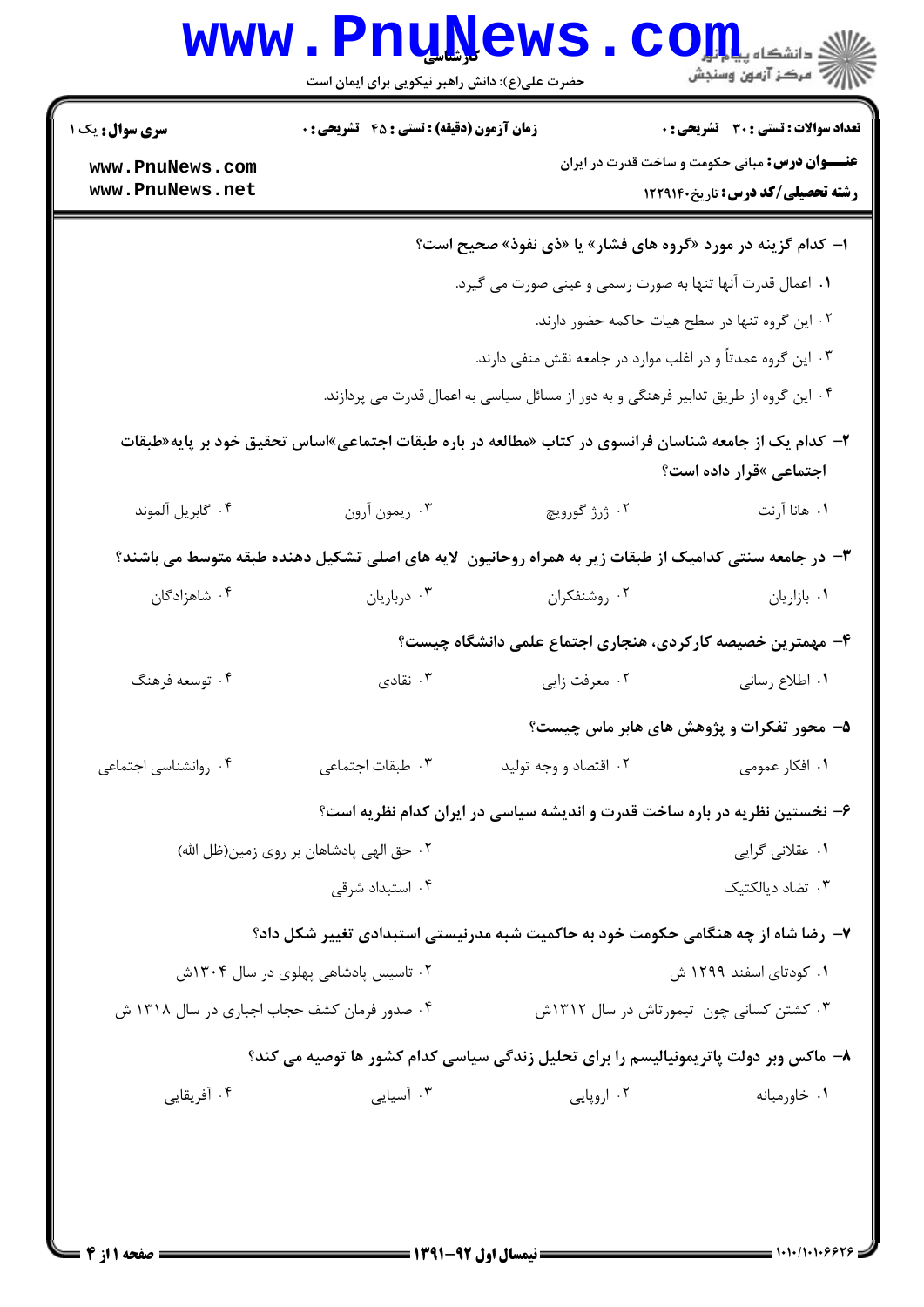|                                                                                                                                                                                         | ک ساسی<br>حضرت علی(ع): دانش راهبر نیکویی برای ایمان است                                                  |                                               | دانشگاه پ <b>یا با تو</b><br>رِ ۖ مرڪز آزمون وسنڊش                                             |  |  |  |
|-----------------------------------------------------------------------------------------------------------------------------------------------------------------------------------------|----------------------------------------------------------------------------------------------------------|-----------------------------------------------|------------------------------------------------------------------------------------------------|--|--|--|
| <b>سری سوال : ۱ یک</b><br>www.PnuNews.com                                                                                                                                               | <b>زمان آزمون (دقیقه) : تستی : 45 قشریحی : 0</b>                                                         |                                               | تعداد سوالات : تستي : 30 ٪ تشريحي : 0<br><b>عنـــوان درس:</b> مبانی حکومت و ساخت قدرت در ایران |  |  |  |
| www.PnuNews.net                                                                                                                                                                         |                                                                                                          |                                               | <b>رشته تحصیلی/کد درس:</b> تاریخ۱۲۲۹۱۴۰                                                        |  |  |  |
| ۹- افسانه نجم آبادی رانیتر شدن دولت پهلوی را در کدام ویژگی این حکومت می داند می داند؟                                                                                                   |                                                                                                          |                                               |                                                                                                |  |  |  |
|                                                                                                                                                                                         | ۰۲ دموکراتیک بودن آن                                                                                     |                                               | ٠١. استبدادي بودن آن                                                                           |  |  |  |
|                                                                                                                                                                                         | ۰۴ رویکردهای ناسیونالیستی آن                                                                             |                                               | ۰۳ غیر دموکراتیک بودن آن                                                                       |  |  |  |
|                                                                                                                                                                                         |                                                                                                          |                                               | ∙ا− زیر بنایی ترین مساله در دولت و حکومت اسلامی چیست؟                                          |  |  |  |
|                                                                                                                                                                                         | ۰۲ حاکمیت عدل و تقوی                                                                                     |                                               | ٠١. عدالت اجتماعي                                                                              |  |  |  |
|                                                                                                                                                                                         | ۰۴ بررسی رابطه دین و سیاست                                                                               |                                               | ۰۳ پیوند دین و اقتصاد                                                                          |  |  |  |
| 1۱– یکی از تفاوت های مهم الگوی به قدرت رسیدن و زوال دولت ها در ایران از دوره صفوی تا انقلاب مشروطیت در مقایسه با<br>حکومت های اروپا چه بود؟                                             |                                                                                                          |                                               |                                                                                                |  |  |  |
|                                                                                                                                                                                         | ۰۲ ساختار عشیره ای و قبیله ای                                                                            |                                               | ۰۱ ساختار طبقاتی                                                                               |  |  |  |
|                                                                                                                                                                                         | ۰۴ ساختار اقتصادي                                                                                        |                                               | ۰۳ ساختار سنتی                                                                                 |  |  |  |
| ۱۲- جیمز بیل کدام یک از لایه های طبقه متوسط متخصص را «انفجاری ترین و از خود بیگانه ترین »بخش در ایران معاصر می<br>داند؟                                                                 |                                                                                                          |                                               |                                                                                                |  |  |  |
| ۰۴ کارمندان                                                                                                                                                                             | ۰۳ مديران                                                                                                | ٠٢ دانشجويان                                  | ٠١ كاركران                                                                                     |  |  |  |
|                                                                                                                                                                                         |                                                                                                          |                                               | ۱۳- مینورسکی علت سقوط داراز مدت امپراتوری صفویه را در چه می داند؟                              |  |  |  |
|                                                                                                                                                                                         | ۰۲ ضعف قدرت نظامی                                                                                        | ۰۱ بر هم خوردن موازنه بین ممالیک و املاک خاصه |                                                                                                |  |  |  |
|                                                                                                                                                                                         | ۰۴ حملات مکرر بیگانگان                                                                                   |                                               | ۰۳ افزايش قدرت طبقات                                                                           |  |  |  |
|                                                                                                                                                                                         | ۱۴– کدامیک از طبقات زیر به دلیل رشد تفکرات آزادیخواهانه در دوره قاجار از اهمیت سیاسی بالایی بر خوردارند؟ |                                               |                                                                                                |  |  |  |
| ۰۴ ایلات و عشایر                                                                                                                                                                        | ۰۳ روحانيون                                                                                              | ۰۲ کارگر                                      | ۰۱ تجار و بازرگانان                                                                            |  |  |  |
| ۱۵– عبارت زیر شرح حال کیست«او نخستین کسی است که به وسیله روزنامه قانون در تبلیغ اصلاحات و آزادی های عمومی<br>کوشید و با تشکیل فراموشخانه، ضرورت اصلاحات را به ناصر الدین شاه گوشزد کرد» |                                                                                                          |                                               |                                                                                                |  |  |  |
|                                                                                                                                                                                         | ۰۲ میرزا حسن خان سپهسالار                                                                                |                                               | ٠١. ميرزا تقى خان فراهانى                                                                      |  |  |  |
|                                                                                                                                                                                         | ۰۴ ميرزا يوسف خان مستشارالدوله                                                                           |                                               | ۰۳ میرزا ملکم خان                                                                              |  |  |  |
|                                                                                                                                                                                         |                                                                                                          |                                               | ۱۶– از لحاظ کمّی مهمترین قشر طبقه متوسط جدید در ایران کدام است؟                                |  |  |  |
| ۰۴ کارمندان                                                                                                                                                                             | ۰۳ صنعتگران                                                                                              | ۰۲ روشنفکران                                  | ۰۱ تجار                                                                                        |  |  |  |
|                                                                                                                                                                                         |                                                                                                          |                                               |                                                                                                |  |  |  |

 $1 - 1 - 11 - 1 - 99$ 

 $1881$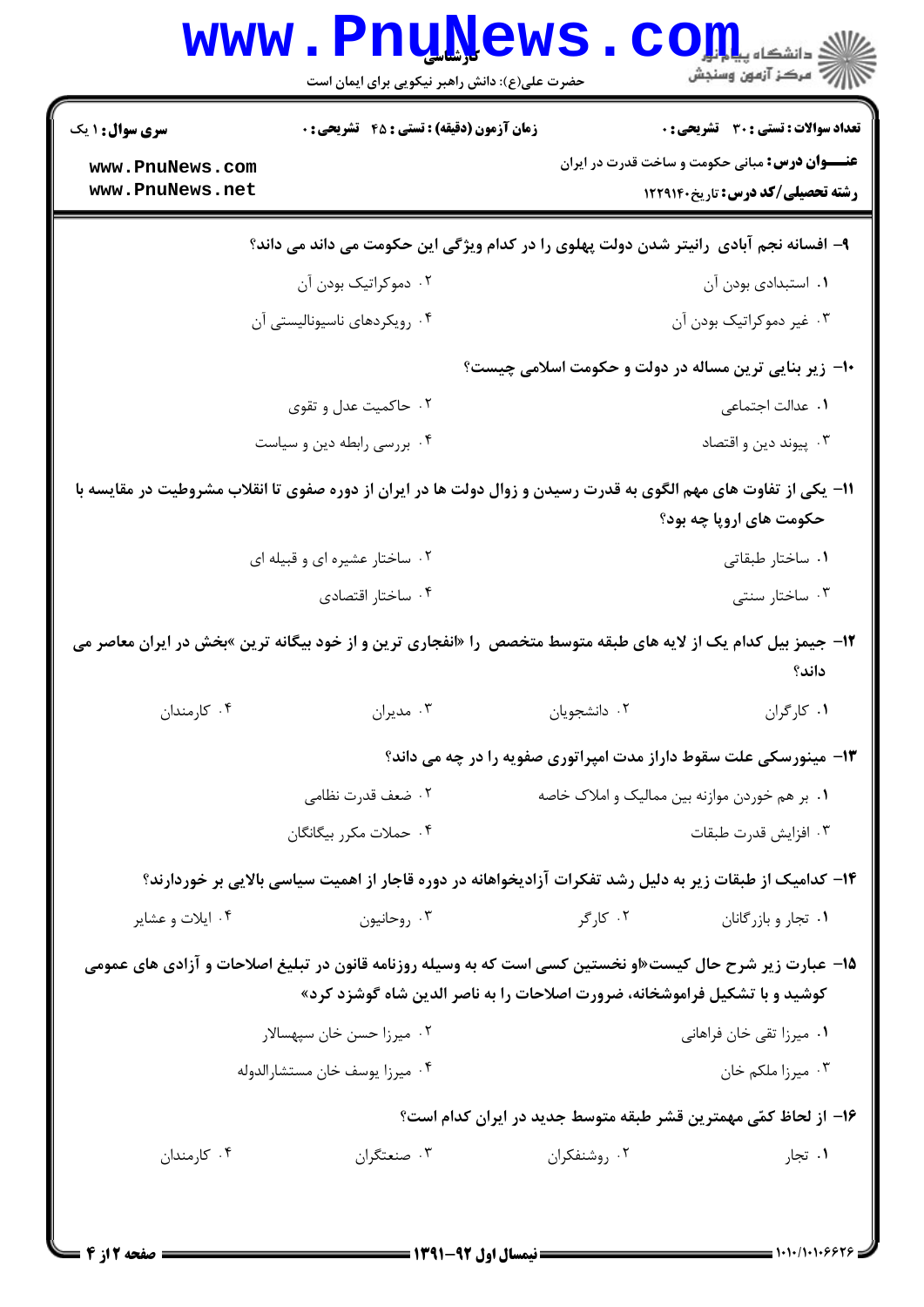|                                                                                                                                                             | <b>www.PnuNews</b><br>حضرت علی(ع): دانش راهبر نیکویی برای ایمان است |                                                                                     | $\text{COLL}$                                                                                                                   |  |
|-------------------------------------------------------------------------------------------------------------------------------------------------------------|---------------------------------------------------------------------|-------------------------------------------------------------------------------------|---------------------------------------------------------------------------------------------------------------------------------|--|
| <b>سری سوال : ۱ یک</b>                                                                                                                                      |                                                                     | زمان آزمون (دقیقه) : تستی : 45 آتشریحی : 0<br>تعداد سوالات : تستى : 30 ٪ تشريحي : 0 |                                                                                                                                 |  |
| www.PnuNews.com<br>www.PnuNews.net                                                                                                                          |                                                                     |                                                                                     | <b>عنـــوان درس:</b> مبانی حکومت و ساخت قدرت در ایران<br><b>رشته تحصیلی/کد درس:</b> تاریخ۱۲۲۹۱۴۰                                |  |
|                                                                                                                                                             |                                                                     |                                                                                     | ۱۷– کدام یک از اندیشمندان زیر سیاست را « تصمیم گیری درباره مسائل نا همگون» تعریف می کند؟                                        |  |
| ۰۴ مارکس وبر                                                                                                                                                | ۰۳ پارسونز                                                          | ۰۲ ريمون آرون                                                                       | ۰۱ موریس دو ورژه                                                                                                                |  |
|                                                                                                                                                             |                                                                     |                                                                                     | ۱۸– هانا آرنت تحلیل قدرت را در چه قالبی مردود می داند؟                                                                          |  |
| ۰۴ اتحاد و همبستگی                                                                                                                                          | ۰۳ سازمانی و قانونی                                                 | ۰۲ مدارا و مسالمت                                                                   | ۰۱ سلطه و خشونت                                                                                                                 |  |
| ۱۹– عبارت« مجموعه نهادهای فرمانروا، وظایف و اختیارات هر کدام از آنها و روابطی که میان اندام های حکومتی موجود<br>است»برای کدامیک از عناصر زیر تعریف شده است؟ |                                                                     |                                                                                     |                                                                                                                                 |  |
| ۰۴ حکومت                                                                                                                                                    | ۰۳ مشروعیت                                                          | ٠٢ سياست                                                                            | ۰۱ قدرت                                                                                                                         |  |
|                                                                                                                                                             |                                                                     |                                                                                     | +۲- در کدامیک از حکومت های زیر قانون اساسی، قدرت پادشاه را محدود می سازد؟                                                       |  |
|                                                                                                                                                             | ۰۲ حکومت آریستو کراسی                                               |                                                                                     | ۰۱ پادشاهی موروثی                                                                                                               |  |
|                                                                                                                                                             | ۰۴ پادشاهی انتخابی                                                  |                                                                                     | ۰۳ پادشاهی مشروطه                                                                                                               |  |
|                                                                                                                                                             |                                                                     |                                                                                     | <b>۲۱</b> – در کدامیک از حکومت های زیر اقتدار و مناصب دولتی از طرف مردم و به طور مستقیم یا غیر مستقیم به حکام واگذار می<br>شود؟ |  |
| ۰۴ نخبگان                                                                                                                                                   | ۰۳ ریاستی                                                           | ۰۲ جمهوری                                                                           | ١. اليگارشي                                                                                                                     |  |
|                                                                                                                                                             |                                                                     |                                                                                     | ۲۲- بر اساس چه موضوعی حکومت به دو بخش توتالیتر و دموکراسی طبقه بندی می شود؟                                                     |  |
| ۰۴ فعاليت احزاب                                                                                                                                             | ۰۳ پراکندگی جغرافیایی                                               | ۰۲ تمرکز در پایتخت                                                                  | ٠١ مشاركت شهروندان                                                                                                              |  |
|                                                                                                                                                             |                                                                     |                                                                                     | ۲۳- کدامیک از گروههای زیر منکر ضرورت وجود حکومت در جامعه هستند؟                                                                 |  |
| ۰۴ نازیست ها                                                                                                                                                | ۰۳ آنارشیست ها                                                      | ۰۲ منافقين                                                                          | ۰۱ فاشیست ها                                                                                                                    |  |
|                                                                                                                                                             |                                                                     |                                                                                     | ۲۴− آیه«و ما ارسلنا من رسول الا لیطاع باذن الله » به کدام اساس حکومت تاکید می کند و در چه موردی مطرح شده است؟                   |  |
|                                                                                                                                                             | ۰۲ لزوم تشکیل حکومت اسلامی                                          |                                                                                     | ۰۱ لزوم حکومت دینی                                                                                                              |  |
|                                                                                                                                                             | ۰۴ ضرورت عرضی حکومت                                                 |                                                                                     | ۰۳ ضرورت عقلايي حكومت                                                                                                           |  |
|                                                                                                                                                             |                                                                     |                                                                                     | ۲۵- آندرو وینسنت، ساقه دولت در اروپا را در چه قرنی می داند؟                                                                     |  |
| ۰۴ قرن شانزدهم میلادی                                                                                                                                       | ۰۳ قرون وسطى                                                        |                                                                                     | ۰۱ قرن بیستم میلادی مسلم ۲۰ یونان قدیم                                                                                          |  |
|                                                                                                                                                             |                                                                     |                                                                                     | ۲۶- مهمترین رکن تصمیم گیری در ایران کدام نهاد است؟                                                                              |  |
| ۰۴ مجلس شورای اسلامی                                                                                                                                        | ۰۳ مجلس خبرگان                                                      | ۰۲ قوه قضائیه                                                                       | ٠١. رياست جمهوري                                                                                                                |  |
| ــــ صفحه 13 ز 4 ــ                                                                                                                                         |                                                                     |                                                                                     |                                                                                                                                 |  |